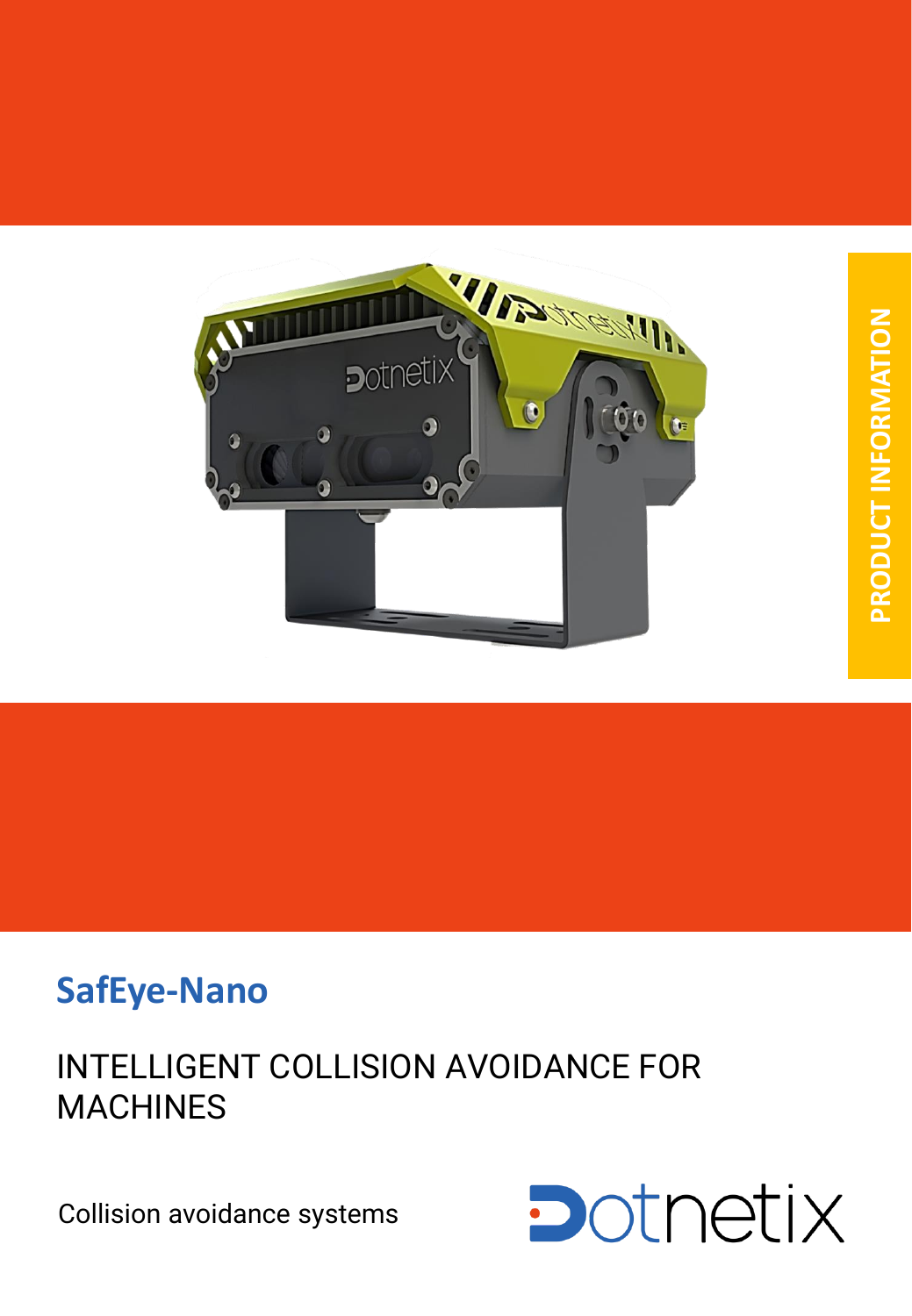# Collision Avoidance Systems



### **OVERVIEW**

SafEye-Nano *is an advanced* camera based collision avoidance system for industrial machines that detects people and other objects and alerts machine operators of their presence.

Intelligent Collision Avoidance solutions allows mining and industrial operators to be more safe and productive by reducing fatalities and accidents.

dotNetix is concerned with machines in 'mission critical' applications, where accidents are unacceptable and where safety can be enhanced through SafEye-Nano camera based collision avoidance systems.

Audible alerts are created for the driver while real-time remote alerts can be analysed for fatigued or distracted operators.

SafEye-Nano's infrared camera continuously monitors the configured road zone and warns the operator of any potential dangers.

### Advantages

- No tag or signalling device required.
- Low light sensitive camera with wide field of view
- Ultra-rugged design for harsh environments.



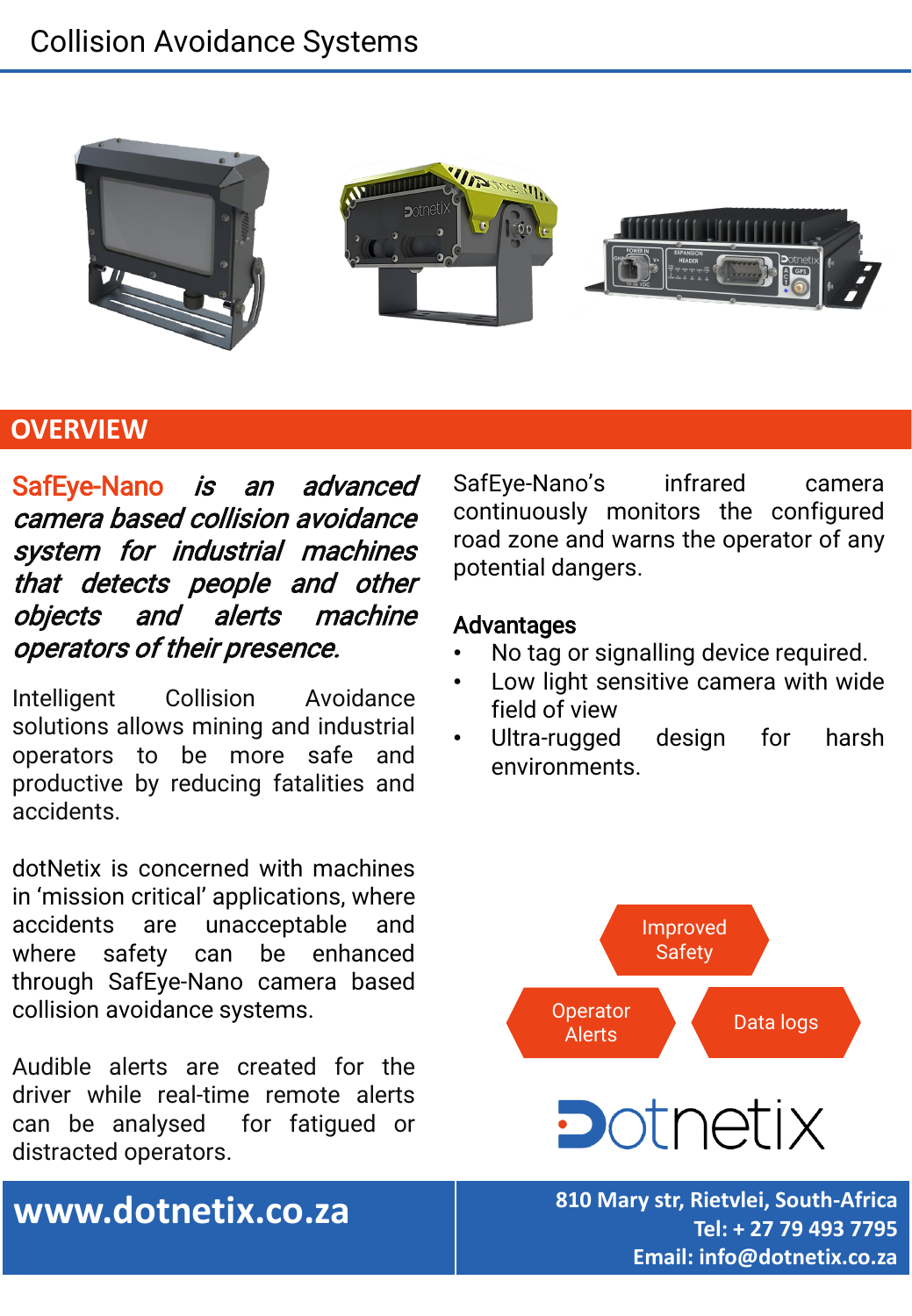# Collision Avoidance System - Machines



### **BENEFITS**

- Reduced incidents and accidents
- Increases operator productivity
- Increases operator awareness, reducing blind-spot related accidents
- Reduces direct and indirect operating costs
- Reduced costs to safety as the system does not require any infrastructure to operate.
- Low cost multi-camera system for all-round machine protection.
- The only system with dynamic zoning for surface operations.
- Multi-camera system for improved detection on large machines like excavators and rigid dump trucks.

Operators are immediately aware of a potential accident with a pedestrian or other object. Upon hearing the audible alarm the operator is able to take the appropriate action to regain control of their machine to avoid the accident.

# SafEye-Nano lets machines "SEE"

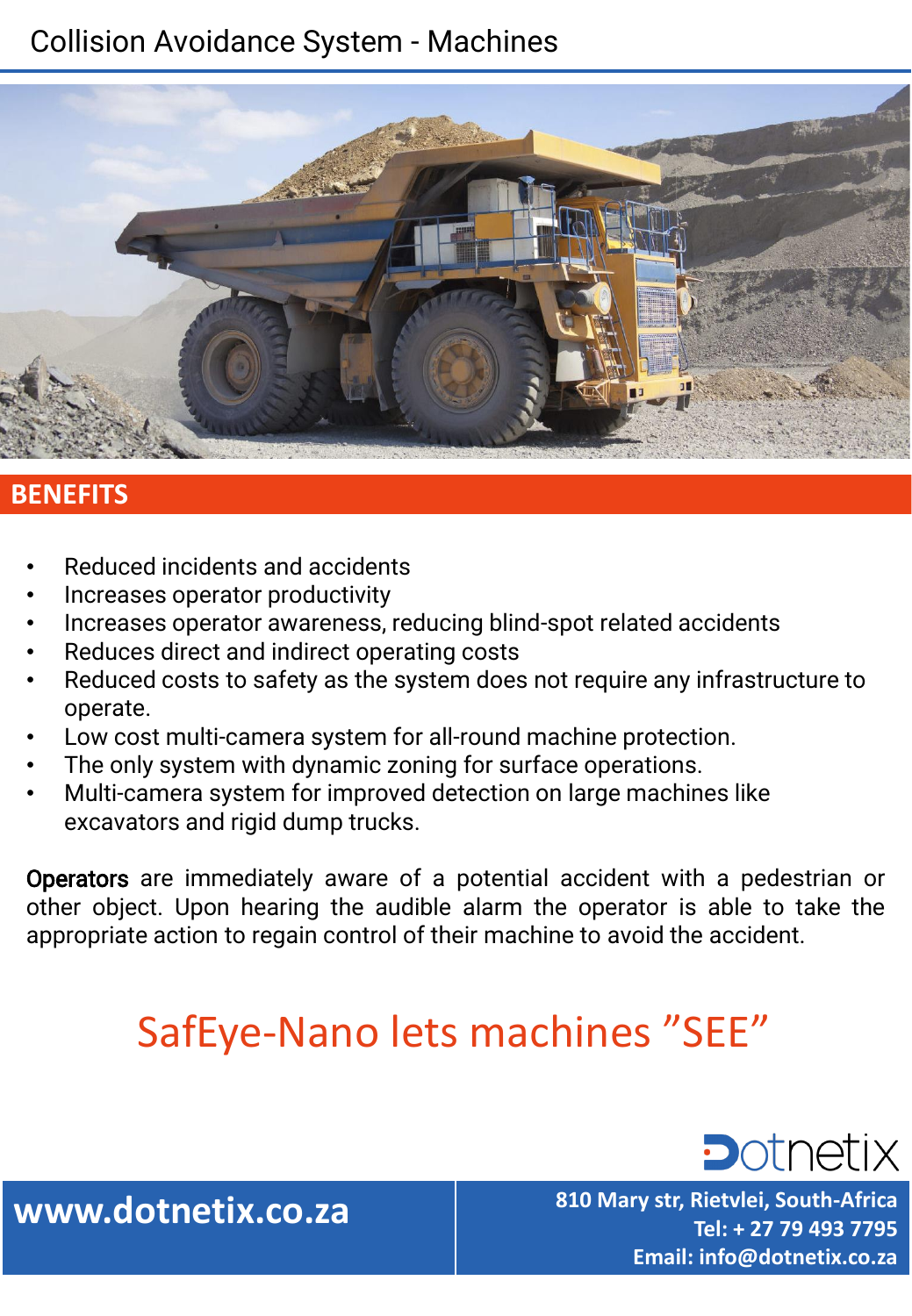# SafEye-Nano 3D Camera CAN Bus



### **FEATURES SAFEYE-NANO CAMERA**

| <b>Description</b>              | <b>Rating (DC IN)</b>                                                               |
|---------------------------------|-------------------------------------------------------------------------------------|
| Voltage (Input)                 | 9-36VDC                                                                             |
| Current (Typical)               | 1.3 Ampere @ 24VDC                                                                  |
| <b>Current (Peak)</b>           | 2 Ampere @ 24VDC                                                                    |
| <b>CPU - Camera Sensor</b>      | <b>GPU and ARM Cortex</b>                                                           |
| <b>RAM</b>                      | 4GB                                                                                 |
| <b>Dimensions</b>               | 150mm x 145mm x 125mm                                                               |
| <b>Mounting</b>                 | Aluminium Adjustable Bracket                                                        |
| Weight                          | 3.0 <sub>kg</sub>                                                                   |
| <b>Optional Interface</b>       | CAN Bus - Object Threat list for system<br>integrators, 5 Pin M12                   |
| 10/100 Mbps Ethernet -<br>Video | 4-pin M12 Connector                                                                 |
| Power over Ethernet             | 802.3af (PoE+, 30Watt) (Do not power both PoE<br>and on the Input at the same time) |
| Cooling                         | Passive - NO FAN                                                                    |
| <b>IP Rating</b>                | IP 69 (Indoor and Outdoor)                                                          |
| <b>Vision</b>                   | 3D with Infrared (Stereoscopic)                                                     |
| Range                           | 40 Meter                                                                            |
| <b>Ambient Temperature</b>      | $-25^{\circ}$ C to $60^{\circ}$ C                                                   |
| Illuminance                     | 0.5Lux                                                                              |
| <b>Video Recording Time</b>     | 60 Hours                                                                            |
|                                 | <b>JULICL</b>                                                                       |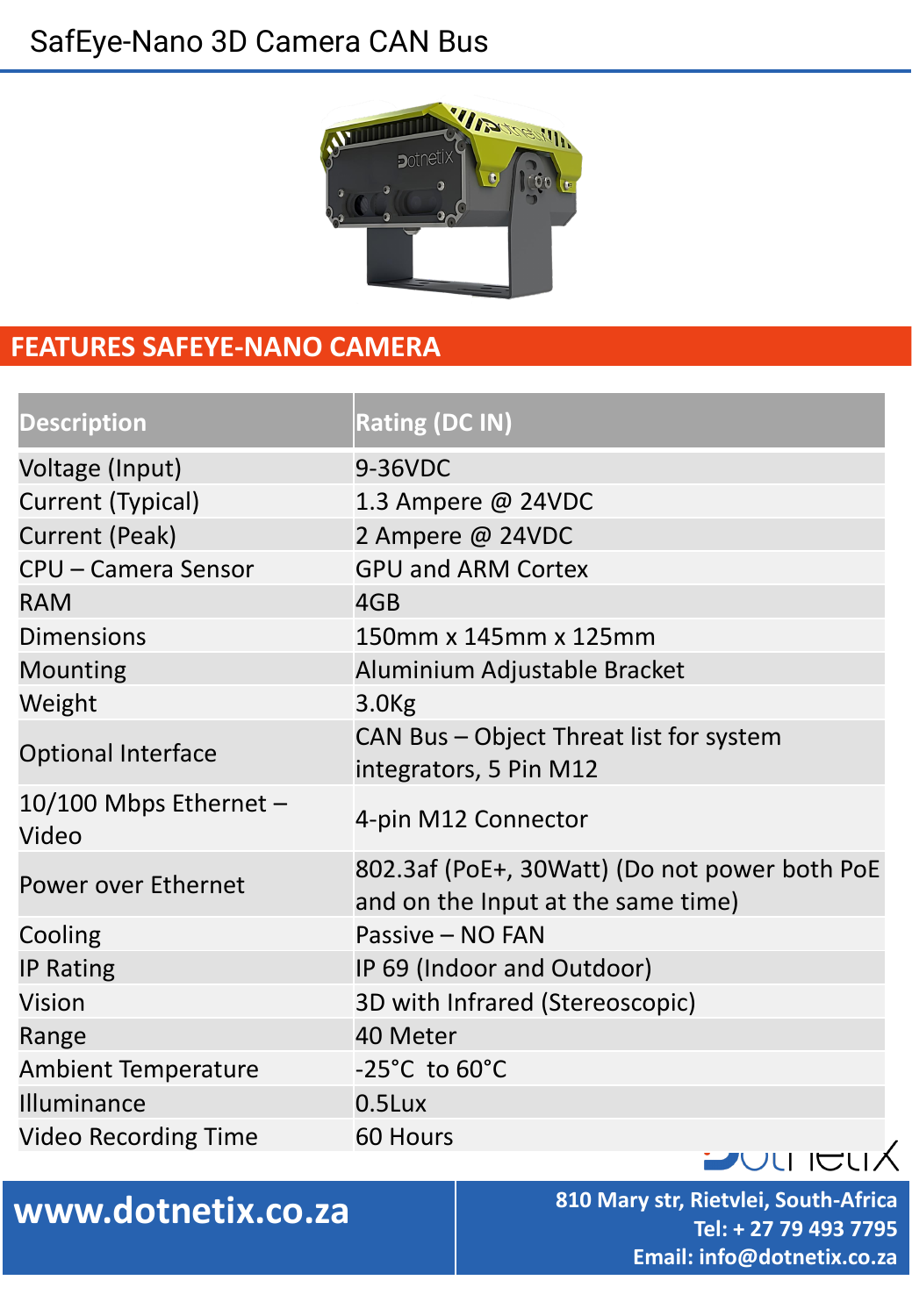# SafEye-Nano 3D Camera PoE+ only



### **FEATURES SAFEYE-NANO CAMERA**

| <b>Description</b>              | <b>Rating (PoE+ in)</b>           |
|---------------------------------|-----------------------------------|
| Voltage (Input)                 | 48VDC (PoE+)                      |
| Current (Typical)               | 0.5 Ampere                        |
| Current (Peak)                  | 1 Ampere                          |
| <b>CPU - Camera Sensor</b>      | <b>GPU and ARM Cortex</b>         |
| <b>RAM</b>                      | 4GB                               |
| <b>Dimensions</b>               | 150mm x 145mm x 125mm             |
| <b>Mounting</b>                 | Aluminium Adjustable Bracket      |
| Weight                          | 3.0 <sub>kg</sub>                 |
| 10/100 Mbps Ethernet -<br>Video | 4-pin M12 Connector               |
| Power over Ethernet             | 802.3af (PoE+, 30 Watt)           |
| Cooling                         | Passive - NO FAN                  |
| <b>IP Rating</b>                | IP 69 (Indoor and Outdoor)        |
| <b>Vision</b>                   | 3D with Infrared (Stereoscopic)   |
| Range                           | 40 Meter                          |
| <b>Ambient Temperature</b>      | $-25^{\circ}$ C to $60^{\circ}$ C |
| Illuminance                     | 0.5Lux                            |
| <b>Video Recording Time</b>     | 60 Hours                          |

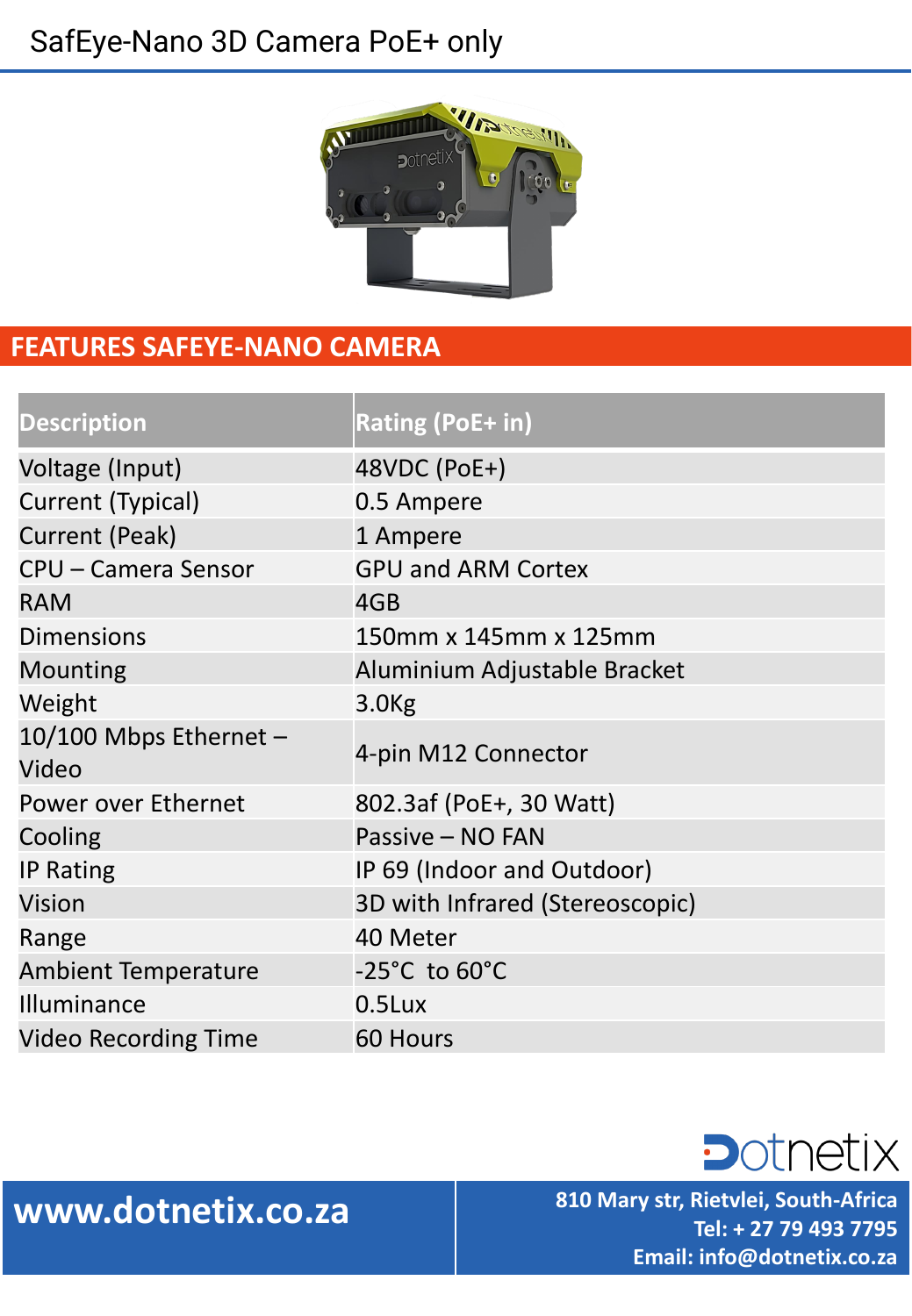# SafEye-Nano Multi-Camera Controller



### **FEATURES MULTI-CAMERA CONTROLLER**

| <b>Description</b>                | <b>Rating</b>                                          |
|-----------------------------------|--------------------------------------------------------|
| Voltage (Input)                   | 9-36 VDC                                               |
| Current (Typical)                 | 5 Ampere                                               |
| <b>Current (Peak)</b>             | 10 Ampere                                              |
| <b>CPU - Camera Sensor</b>        | <b>ARM Cortex</b>                                      |
| <b>RAM</b>                        | 2GB                                                    |
| <b>Dimensions</b>                 | 300mm x 200mm x 75mm                                   |
| <b>Mounting</b>                   | <b>Aluminium Bracket</b>                               |
| Weight                            | 5 <sub>Kg</sub>                                        |
| Interface                         | CAN Bus - Object Threat list for system<br>integrators |
| 10/100 Mbps Ethernet $-$<br>Video | 4-pin M12 Industrial Connector                         |
| Power over Ethernet (PSE)         | 6 Port 802.3af (PoE+)                                  |
| Cooling                           | Passive - NO FAN                                       |
| <b>IP Rating</b>                  | <b>IP 65</b>                                           |
| <b>GPS</b>                        | Speed, Position                                        |
| <b>IMU</b>                        | <b>Built-in</b>                                        |
| Temperature                       | $-20^{\circ}$ C - +75 $^{\circ}$ C                     |
|                                   |                                                        |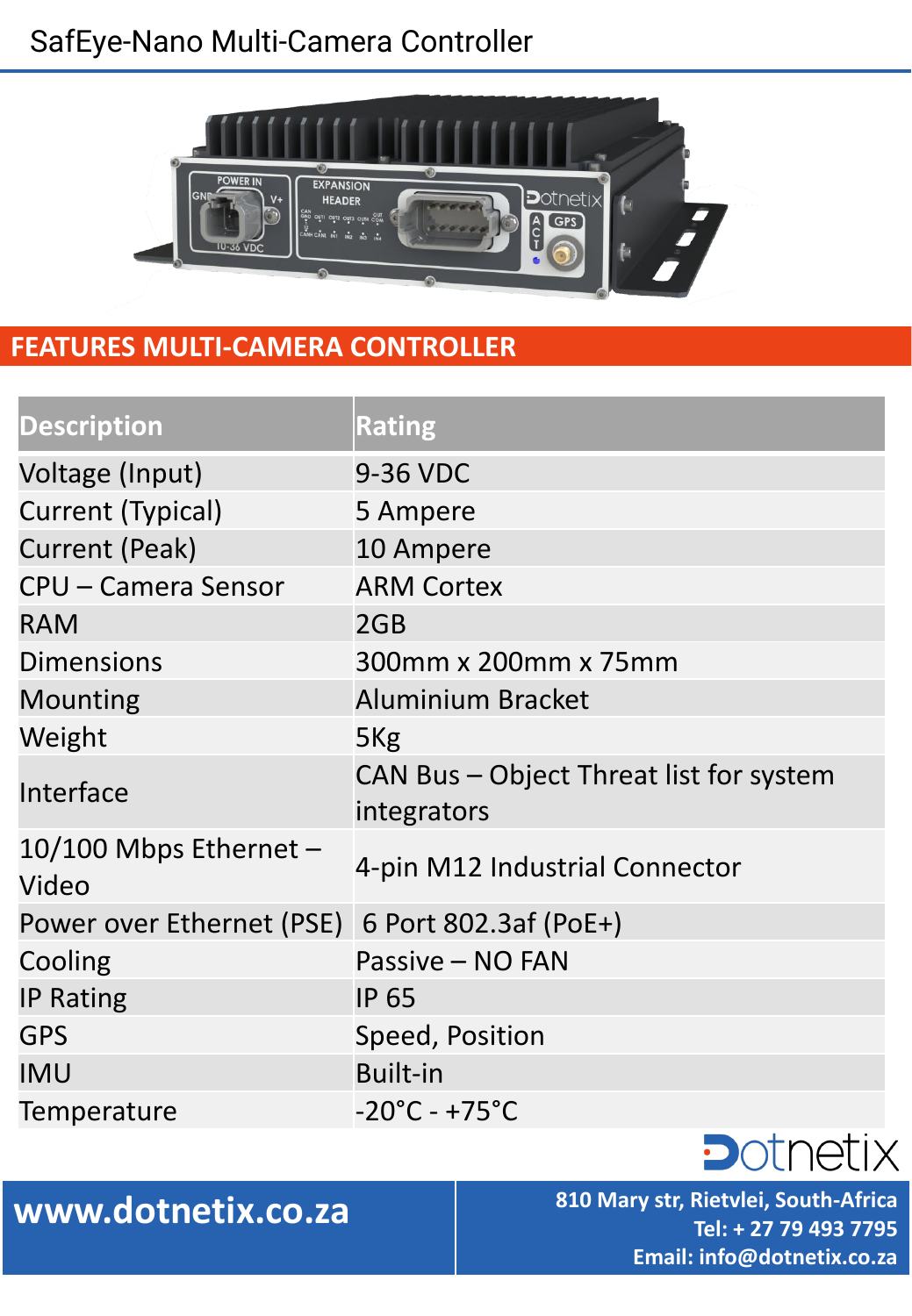# SafEye-Nano Display



### **FEATURES DISPLAY**

| <b>Description</b>              | <b>Rating</b>                      |
|---------------------------------|------------------------------------|
| Voltage (Input)                 | 9-36 VDC                           |
| <b>Current (Typical)</b>        | 1 Ampere                           |
| <b>Current (Peak)</b>           | 2 Ampere                           |
| <b>CPU</b>                      | <b>ARM Cortex</b>                  |
| <b>RAM</b>                      | 1GB                                |
| <b>Dimensions Display</b>       | 7 Inch                             |
| <b>Mounting</b>                 | Adjustable Aluminium Bracket       |
| Weight                          | 2Kg                                |
| 10/100 Mbps Ethernet -<br>Video | 4-pin M12 Connector                |
| <b>Brightness</b>               | 250 Nits                           |
| <b>IP Rating</b>                | <b>IP 65</b>                       |
| Temperature                     | $-20^{\circ}$ C - +75 $^{\circ}$ C |

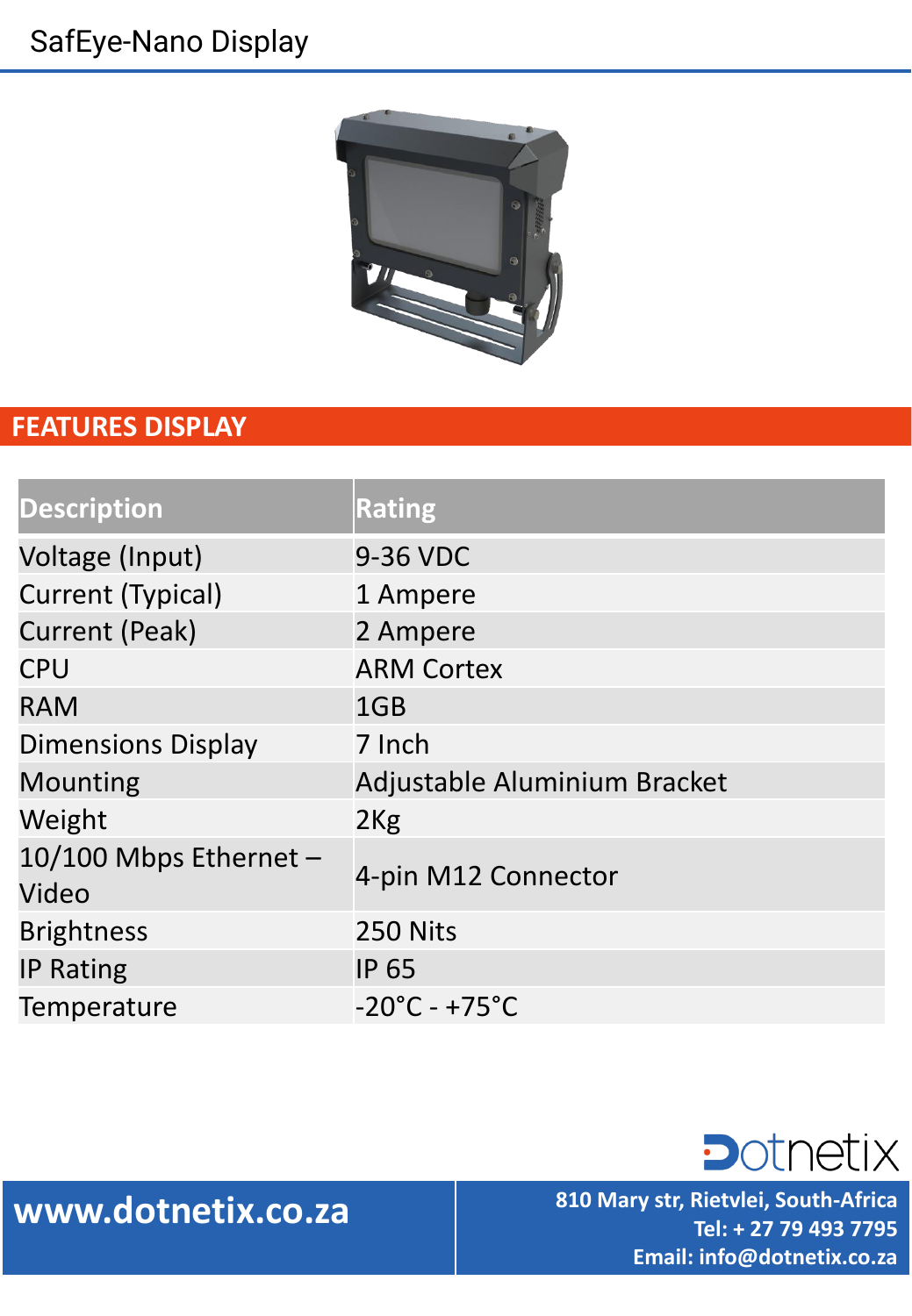## SafEye-Nano CAN Bus Pinout



### **Pinout**



- 1. GND
- 2. VIN: 9-36VDC
- 3. GND
- 4. CANH
- 5. CANL